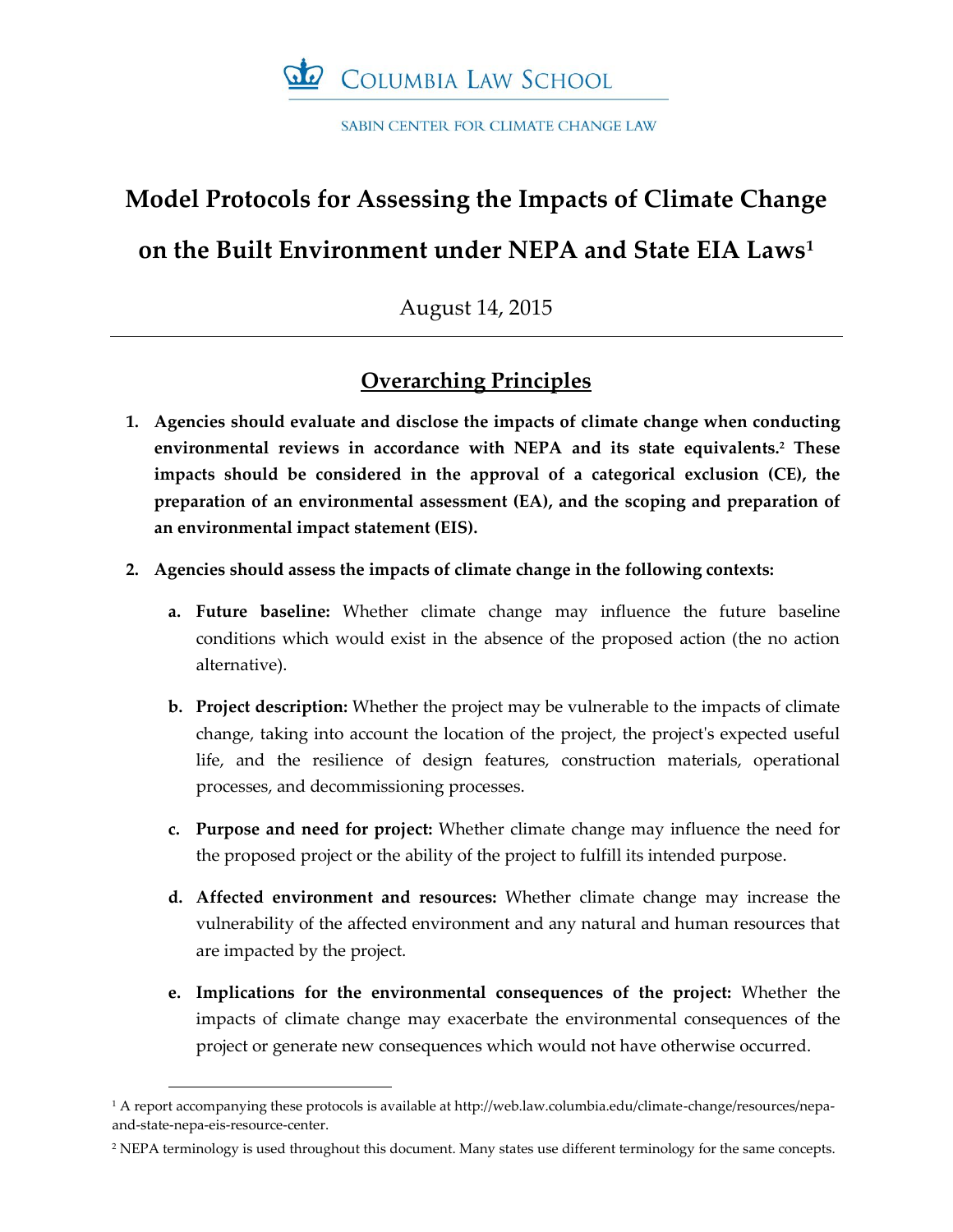- **3. Due to the uncertainty of the pace and magnitude of climate change, agencies should take a precautionary approach when assessing and disclosing the potential impacts of climate change: they should evaluate impacts by using multiple scenarios, including the most severe climate change projections developed by the IPCC and other authoritative bodies. The probabilities of each of the scenarios should be disclosed if they can be estimated.**
- **4. The timeframe for this analysis should reflect the anticipated duration of the project, taking into account the operational lifetime as well as any decommissioning activities.**
- **5. The scope and depth of this analysis should be proportional to the magnitude of the risk posed by climate change and the correlated vulnerability of the action and its affected environment to the impacts of climate change.**
- **6. The analysis of climate change impacts should inform the selection of design features, alternatives, site location, mitigation measures, and other aspects of the final decision undertaken by the agency.**

# **Categorical Exclusions**

- **1. When reviewing existing or approving new categorical exclusion (CE) lists, agencies should consider whether any existing CEs should be removed or modified as a result of climate-related considerations.** Specifically, agencies should consider whether the category of actions may individually or cumulatively have a significant effect on the human environment, taking into account the impacts of climate change on those actions and the environmental settings in which they are typically located.
- **2. Before approving a CE for a particular action, agencies should consider whether the impacts of climate change on the project and its affected environment constitute "unusual circumstances" which will require the agency to conduct additional environmental studies to determine whether the CE classification is proper.** Specifically, agencies should consider whether otherwise insignificant impacts may become significant due to the impacts of climate change on the project and its affected environment.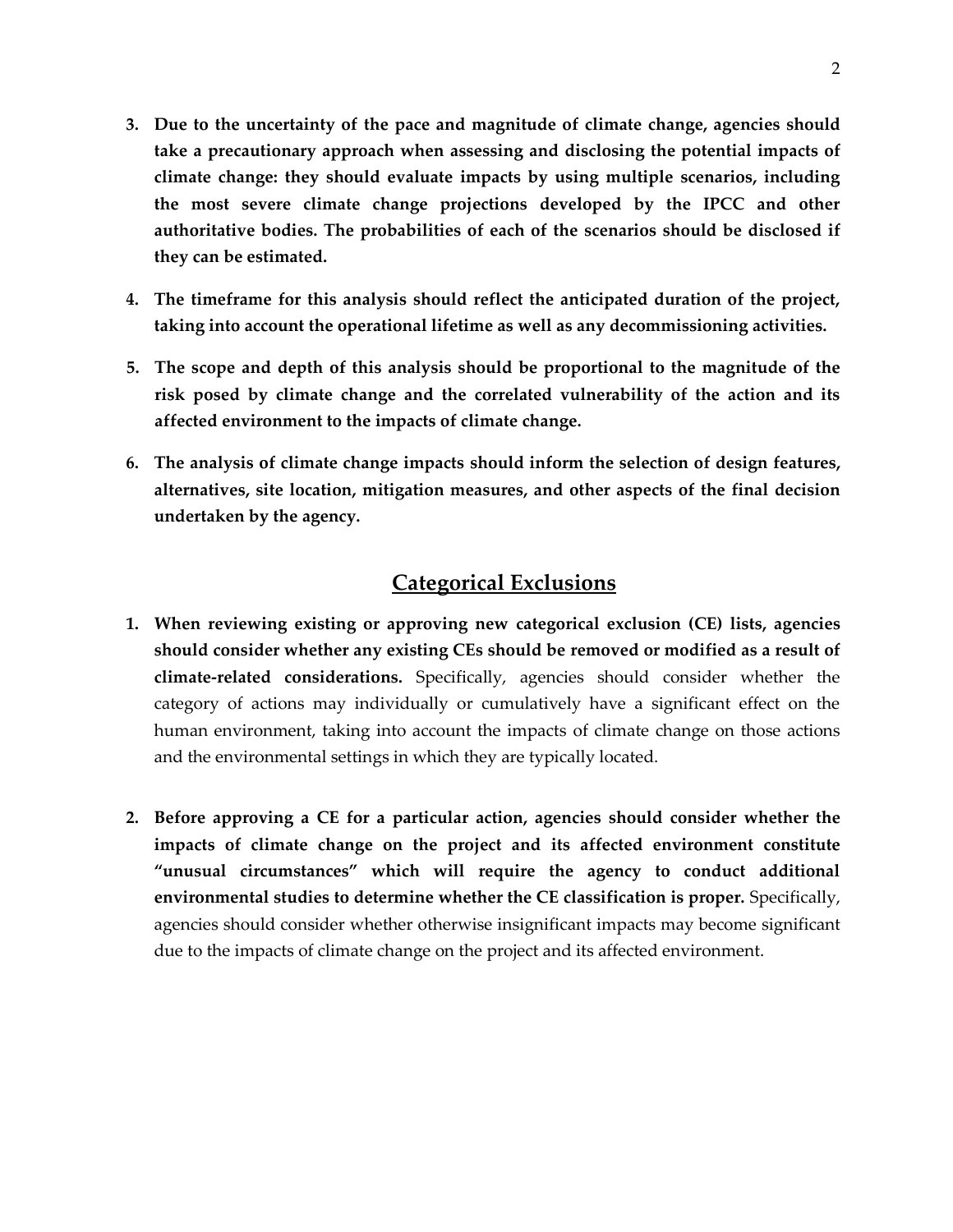# **Environmental Assessments**

- **1. When preparing an environmental assessment (EA), agencies should:**
	- **a. Identify the potential impacts of climate change on the project and its affected environment.** To identify all relevant impacts, agencies should consider using a checklist like that provided in *Attachment A: Checklist for Identifying Climate Change Impacts* (see page 9).
	- **b. Evaluate whether any of these impacts will influence the agency's significance determination (e.g., by altering the context or intensity of a particular impact).** For example, an agency could conclude that an otherwise insignificant risk of spills or contamination from a hazardous waste facility located on a coastline will be significant in light of sea level rise and increased storm intensity, or that an otherwise insignificant impact on water resources will be significant in light of decreased stream flow caused by precipitation and snowpack changes.
- **2. Agencies should also consider whether the impacts of climate change will have implications for:**
	- a. The purpose and need of the proposed project,
	- b. The selection of alternatives, and
	- c. The implementation of any mitigation measures that the agency has relied upon to justify a Finding of No Significant Impact (FONSI).

# **Environmental Impact Statements (EISs)**

*Step 1: Identifying Climate Change Impacts during the Scoping Process*

**1. The potential impacts of climate change on the project and its affected environment should be identified and disclosed to the public during the scoping phase of an EIS.**  This will enable agencies to receive public input on climate-related impacts that warrant evaluation in the EIS *before* the publication of the draft EIS. To simplify the process, agencies should consider using a checklist like that provided in *Attachment A: Checklist for Identifying Climate Change Impacts* (see page 9).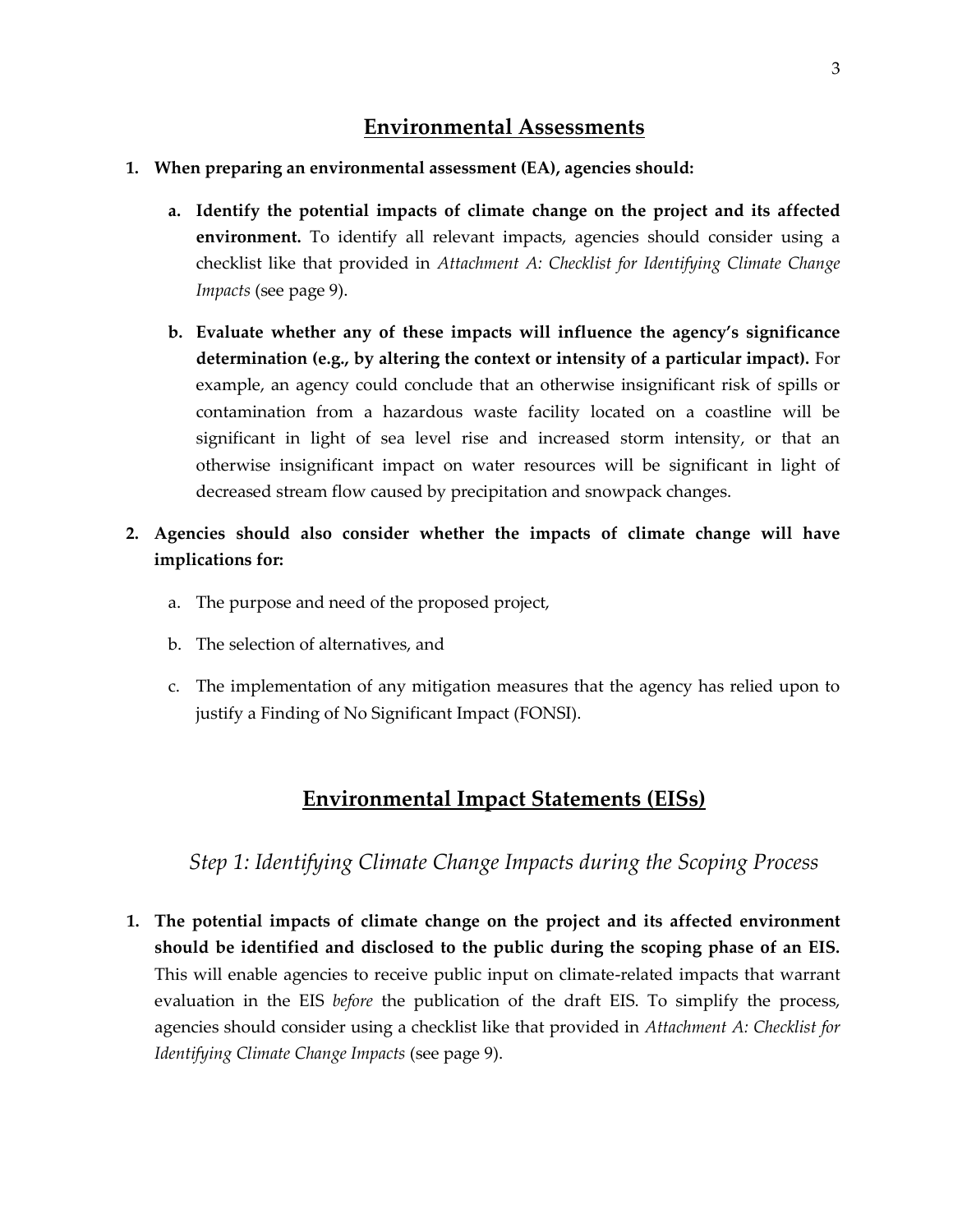- **2. During the scoping process, agencies should also solicit information from relevant stakeholders regarding any climate-related considerations and local data or knowledge that is relevant for the purpose of assessing the impact of climate change on the project and its affected environment.** Relevant stakeholders may include:
	- a. Other government agencies who are directly involved in the project;
	- b. Tribal, state and local authorities in the area where the project will be sited;
	- c. Any tribal, state or local agency or non-governmental entity with specific expertise on climate change impacts in the area where the project will be sited; and
	- d. Members of the affected public.
- **3. When deciding how many resources to dedicate to the scoping and subsequent assessment of climate change impacts, agencies should pay special attention to actions that are particularly sensitive to climate change due to the nature of the action or the geographic location where it will occur.** To identify highly sensitive projects, agencies should consider:

#### **a. Geographic location**

- i. Coastal projects;
- ii. Projects in arid climates and regions subject to heat wave and/or drought; and
- iii. Projects in areas that are frequently exposed to storms or flooding.

#### **b. Nature of the project**

- i. Projects that require substantial water resources, e.g., electricity generation facilities or water supply facilities;
- ii. Projects that are particularly susceptible to increased temperatures, e.g., electric transmission and distribution systems, residential buildings, hospitals, nursing homes, and prisons;
- iii. Projects that have particular risks which may be further compounded by climate impacts, e.g., wastewater treatment facilities and hazardous and nuclear waste facilities; and
- iv. Critical facilities, such as hospitals and electric infrastructure.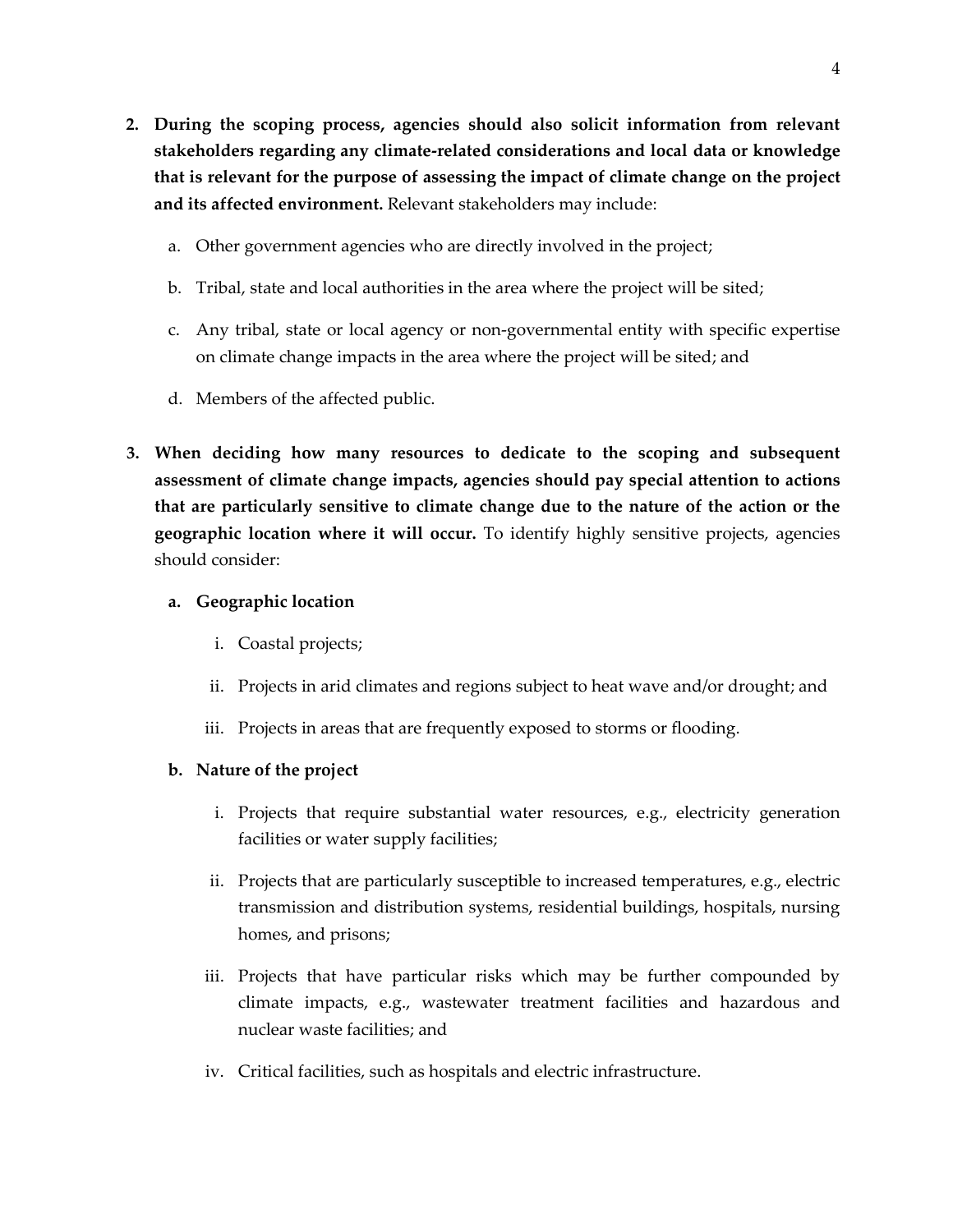### *Step 2: Evaluating the Impacts of Climate Change*

After identifying the potential impacts of climate change on the project and its affected environment, agencies should evaluate and disclose those impacts in accordance with the following framework.

- **1. Evaluate the impacts of climate change on the affected environment of the proposed action.** 
	- **a. Identify sources of information and uncertainty:** Identify scientific studies and planning documents that contain information about the impacts of climate change within the project area and the corresponding vulnerability of the local environment. Identify any major information gaps or areas of uncertainty.
	- **b. Summary of climate change impacts:** Disclose any existing information about the likelihood and severity of climate change impacts in the affected environment over the duration of the project, and integrate this information into the description of the environmental baseline (no action alternative). When making this disclosure, agencies may incorporate by reference any scientific studies and planning documents, as long as the materials are reasonably available for inspection by potentially interested persons in accordance with 40 CFR § 1502.21.
	- **c. Vulnerability and/or resilience of affected environment:** Disclose any existing information about the extent to which specific components of the affected environment are vulnerable and/or resilient to the impacts of climate change. The environmental components that should be reviewed include:
		- i. Natural systems that are affected by the project;
		- ii. Human systems that are affected by the project; and
		- iii. Key resources required for project and systems impacted by project (e.g., water resources).

#### **d. Address uncertainty by:**

- i. Describing impacts under a range of different scenarios, including any worst case scenarios published by the IPCC and USGCRP;
- ii. Considering past extremes as an indicator of future trends; and
- iii. Complying with the regulatory guidelines for dealing with "incomplete or unavailable information" in NEPA reviews (40 CFR § 1502.22).
- **e. Clearly state all underlying assumptions and sources of data used**.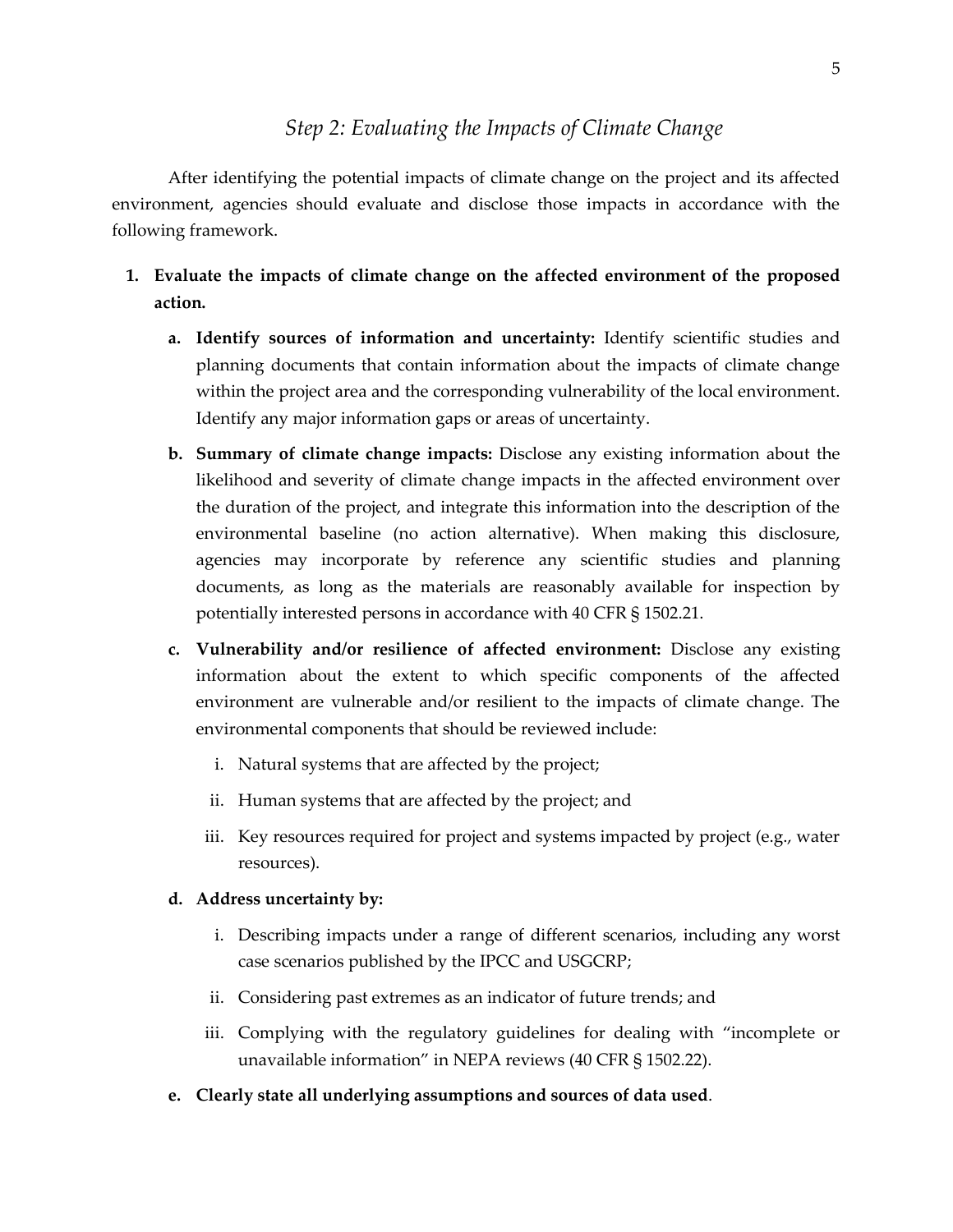- **2. Describe how the proposed action will be affected by the impacts of climate change.**
	- **a. Identify project-specific impacts:** Identify any climate change impacts that will directly affect the physical or operational elements of the proposed project.
	- **b. Assess project resilience:** Determine whether any of the project-specific impacts may have an adverse effect on the project (e.g., by impairing longevity and/or productivity) and assess the resilience of the project with respect to those effects.
	- **c. Project need and resources:** Determine whether any of the project-specific impacts will modify the need for the project or the resources that must be committed to the project.
	- **d. Identify adaptation options:** Identify design features or operational changes which could be used to improve the resilience of the project to any adverse effects identified in this analysis.
- **3. Determine whether the impacts described in step 1 or 2 will have implications for the environmental consequences of the proposed project.**
	- **a. Implications for project impacts:** Evaluate whether climate change may alter the nature or magnitude of environmental impacts of the action or generate new impacts that would not have otherwise occurred.
	- **b. Implications for susceptibility of resources to project impacts:** Evaluate whether any of the environmental systems or resources that are affected by climate change will be more susceptible (or resilient) to the adverse environmental consequences of the project as a result of climate change.
- **4. Conduct a similar assessment for all reasonable alternatives to the project.**
	- **a. Environmental baseline:** The no-action alternative should simply reflect the baseline environmental analysis conducted in Step #1
	- **b. Comparison of alternatives:** For other alternatives, the agency should identify where the analysis re: climate change impacts is the same as that conducted for the preferred alternative, and should discuss any climate change impacts that may differ across alternatives.
- **5. Identify resilience/adaptation measures when impacts are deemed significant or risks are deemed unacceptable.** Such measures may include the selection of a more resilient alternative, modifications to the preferred alternative, or the implementation of actions to mitigate adverse environmental impacts that are exacerbated by climate change.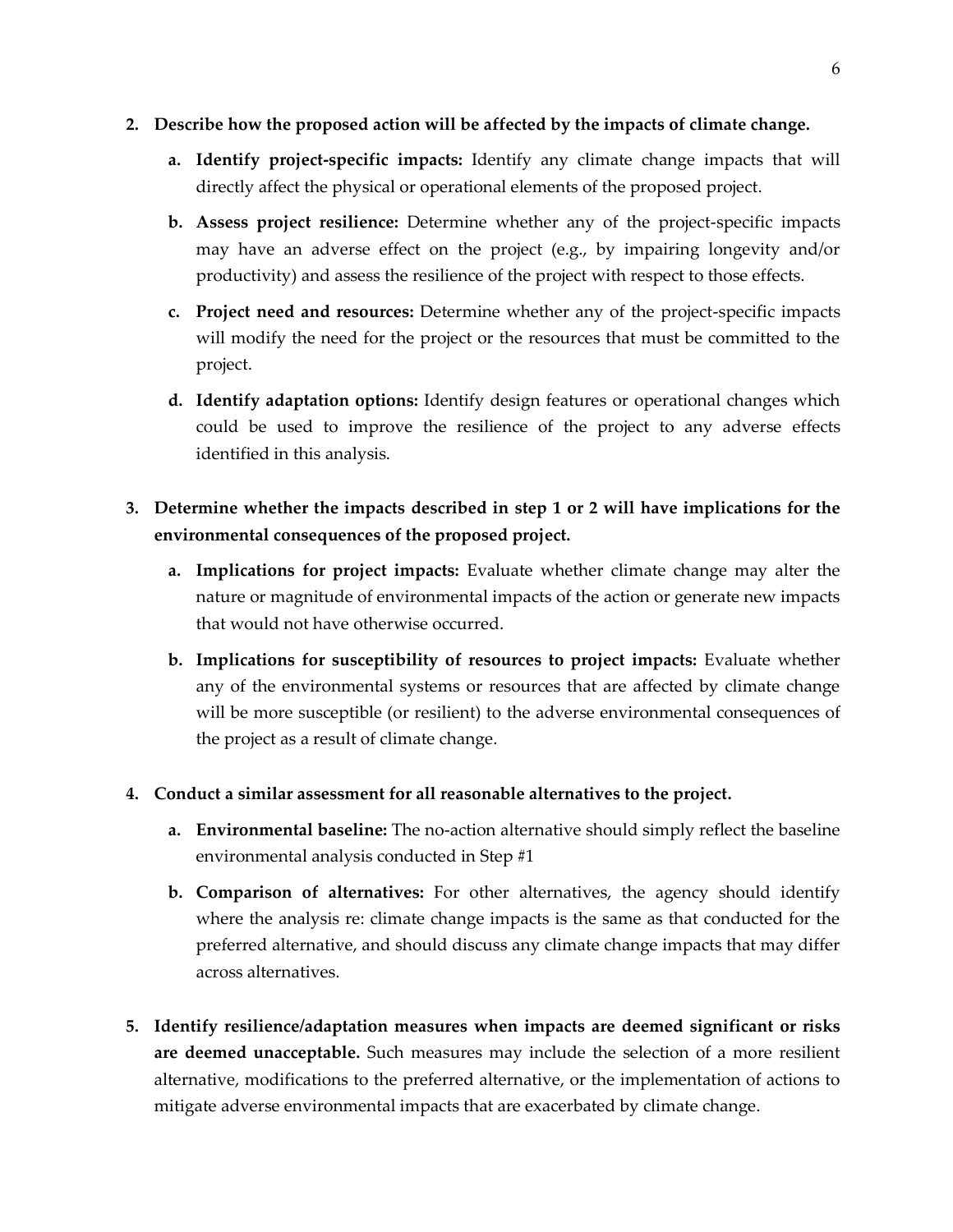- **a. Modified design elements:** Consider opportunities to incorporate adaptation and resilience into the design of the project, the operational plan for the project, and any environmental management plans or mitigation measures that are implemented as part of the project.
- **b. Siting decisions:** Consider whether the project could be sited in an alternate location to address concerns about the impacts of climate change and the implications of those impacts for the environmental consequences of the project.
- **c. Adaptation measures with co-benefits**: Consider adopting adaptation and resilience measures that have environmental and/or economic co-benefits (e.g., building insulation that improves energy efficiency).
- **d. Addressing uncertainty:** To address uncertainty about future impacts, the agency should consider: (i) whether to expressly incorporate monitoring and risk management procedures into the final project or action, and (ii) whether to include provisions for incremental adaptation measures that can be implemented in the event that certain impacts do occur (e.g., operational changes)

### *Step 3: Justifying the Final Decision*

### **1. In making its final decision, the agency should describe how the agency's analysis of climate change impacts on the action and the affected environment has influenced:**

- a. The selection of design features, operational practices, etc.;
- b. The choice between the preferred alternative and other reasonable alternatives (including the no action alternative); and
- c. The selection of measures to mitigate any adverse environmental impacts that are exacerbated or caused by climate change.
- **2. Monitoring for incremental adaptation measures:** If an agency decides to mitigate climate-related risks through a system of incremental adaptation measures (i.e., measures which are conditioned on the occurrence of specific climate impacts), the agency should also include adequate monitoring and evaluation mechanisms to accompany these measures.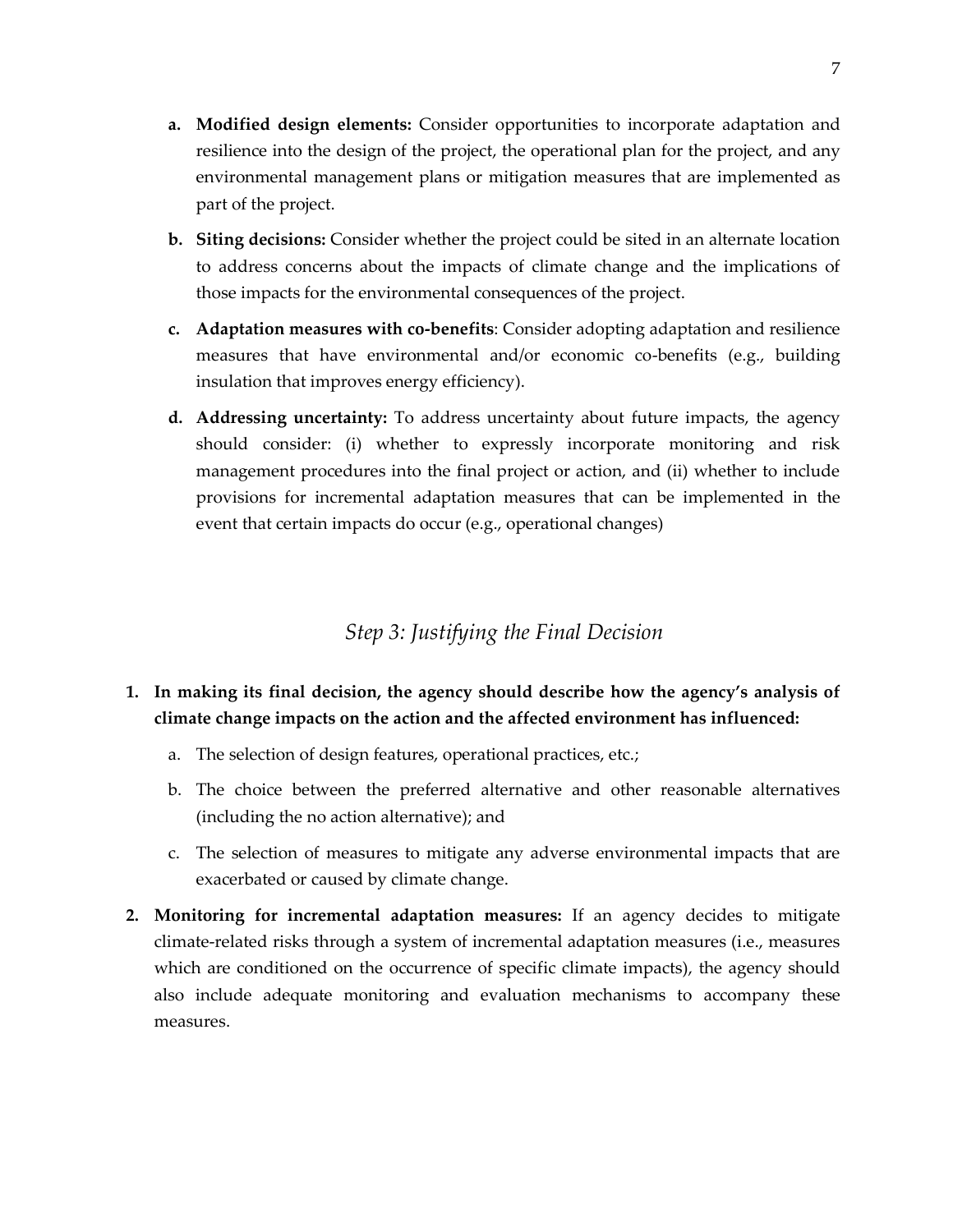#### *Step 4: Communicating Results to the Public*

- **1. Clear communication of both analysis and decisional outcomes:** The agency's assessment of climate change impacts and the manner in which this assessment has influenced the agency's final decision should be clearly communicated to the public in both the draft and final EIS.
- **2. Summary for public review:** To better inform the public about the analysis conducted on climate change impacts and risks, agencies should consider summarizing this information in a table like that provided in *Attachment B: Table Summarizing Climate Change Impacts and Response Measures* (see page 10).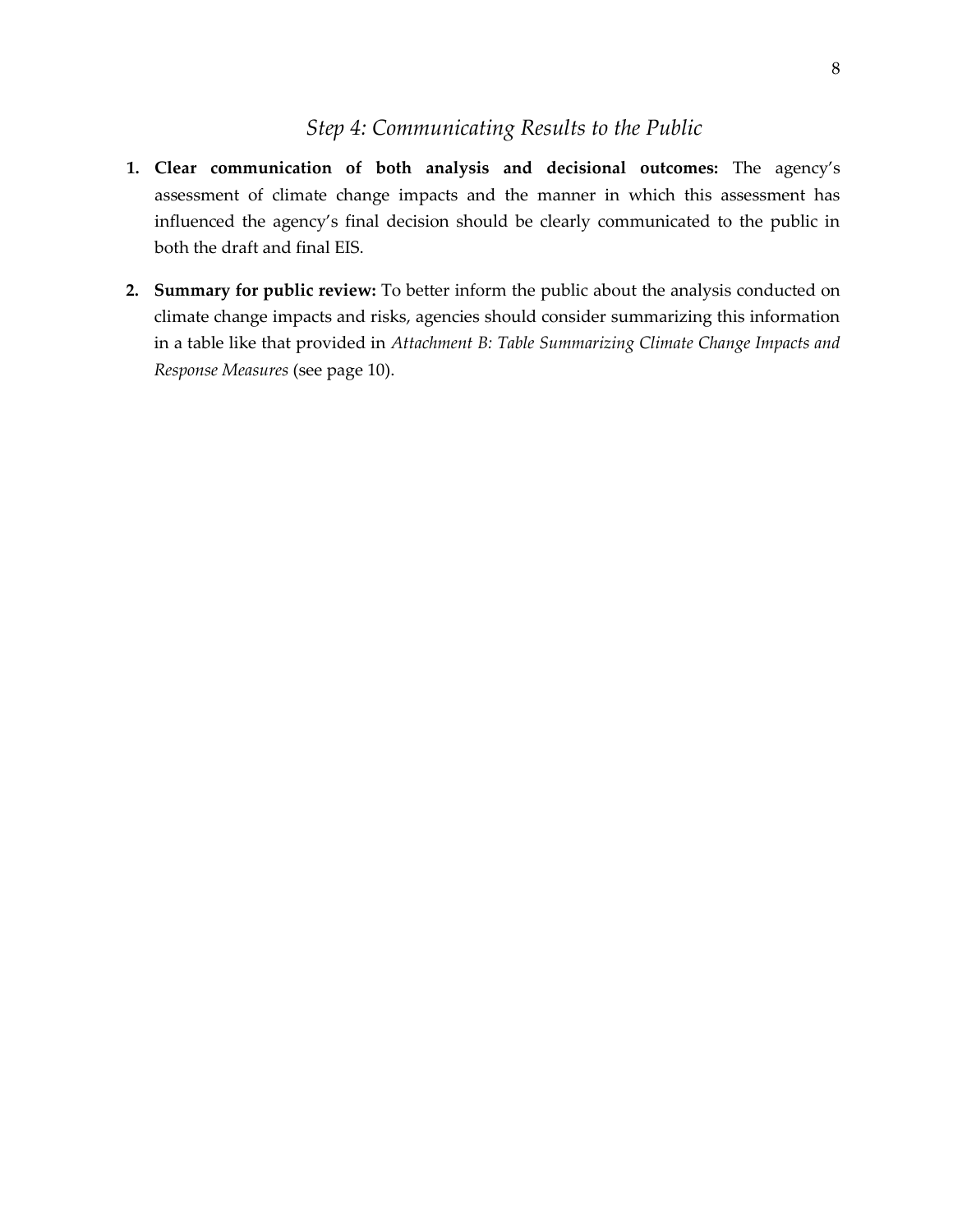# **Attachment A**

# **Checklist for Identifying Climate Change Impacts**

|                        | Climate-related phenomena                                                                                               | Possible impact on project or<br>affected environment? |
|------------------------|-------------------------------------------------------------------------------------------------------------------------|--------------------------------------------------------|
| Temperature and        | Increased average temperatures                                                                                          |                                                        |
| Humidity               | Increased peak temperatures (heat waves)                                                                                |                                                        |
|                        | Freeze-thaw damage (e.g., melting permafrost)                                                                           |                                                        |
|                        | Cold spells                                                                                                             |                                                        |
|                        | Increased humidity                                                                                                      |                                                        |
| Precipitation          | Increased average precipitation in project area                                                                         |                                                        |
|                        | Decreased average precipitation in project area                                                                         |                                                        |
|                        | Increase in extreme precipitation events in project area                                                                |                                                        |
|                        | Drought                                                                                                                 |                                                        |
|                        | Increased precipitation in upstream area, modifying<br>flow quality or quantity of water resources in affected<br>env't |                                                        |
|                        | Decreased precipitation upstream, modifying flow<br>quality or quantity of water resources in affected env't            |                                                        |
|                        | Change in the type of precipitation in project area or<br>upstream (e.g., rainfall instead of snow)                     |                                                        |
| <b>Storms</b>          | Increased storm severity                                                                                                |                                                        |
|                        | Increased storm frequency                                                                                               |                                                        |
|                        | Increased uncertainty associated with storm patterns                                                                    |                                                        |
| <b>Inland Flooding</b> | Inland flooding, erosion, and other on-the-ground<br>impacts from altered precipitation and storms                      |                                                        |
| Coastal impacts        | Sea level rise                                                                                                          |                                                        |
|                        | Higher storm surge                                                                                                      |                                                        |
|                        | Coastal inundation, erosion, subsidence                                                                                 |                                                        |
|                        | Saltwater intrusion                                                                                                     |                                                        |
| <b>Air Quality</b>     | Reduced local air quality                                                                                               |                                                        |
| Wildfire               | Greater wildfire risk due to heat and/or drought<br>impacts                                                             |                                                        |
| Biodiversity           | Increased vulnerability of species and habitats                                                                         |                                                        |
|                        | Invasive species                                                                                                        |                                                        |
| <b>Public Health</b>   | Threats to public health                                                                                                |                                                        |
| <b>Other Impacts</b>   | Humidity                                                                                                                |                                                        |